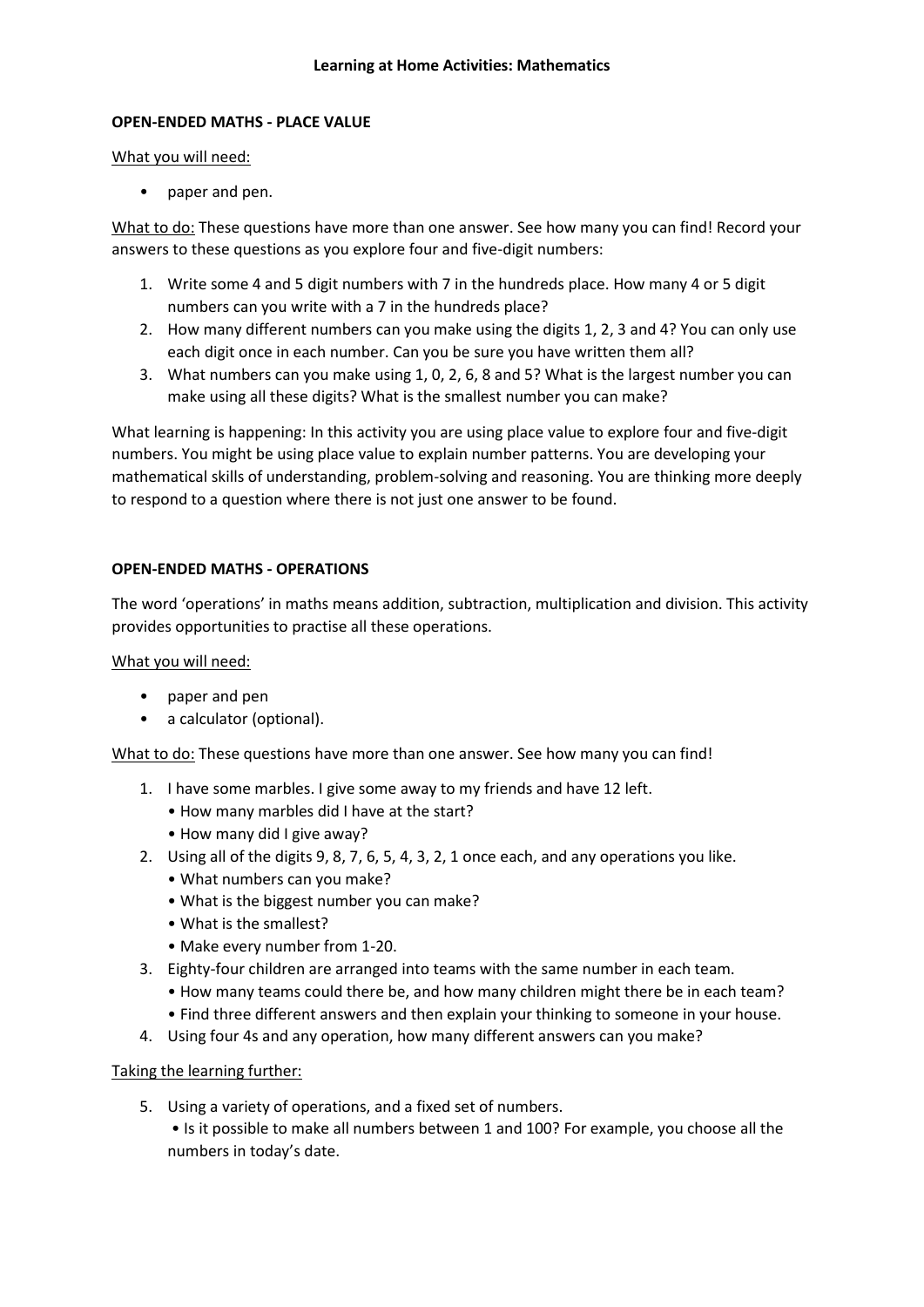# **MONEY, MONEY, MONEY!**

### What you will need:

- Coins and notes
- Catalogue (if you have one)
- Pen and paper for recording answers

What to do: Remember that these questions have more than one answer. See how many you can find!

- 1. I bought an item at a shop and got 35 cents change. What did I buy and how much did it cost?
- 2. How could I spend exactly \$20 at the supermarket? Use a catalogue and a calculator if you have one.
- 3. In my pocket I have \$36. What notes and coins might I have?
- 4. My friends and I shared an amount of money equally between us. We each got \$1.20. How much money was there and how many friends might I have? Do a drawing to illustrate your calculations.
- 5. If one of the notes that we use today was to be changed to a coin, which one would you choose and why?
- 6. How many different ways can you make up \$1 using different coins? Be sure to record your answers on the paper.
- 7. What is the most amount of money that you can have, using just 6 of your coins? Can you write this down as an equation?

### **TIME**

### What you will need:

- Digital and analogue clocks around your house
- A stopwatch (or timer on the phone)
- A calendar
- Pen and paper for recording your answers

What to do: Remember that these activities and questions have more than one answer. See how many you can find!

- 1. Think about the following question: How do we measure time? Ask some of the people in your house for their ideas about this. Make a table to list everybody's answers.
- 2. You have 30 seconds to do exactly three things. What three things can you do? Could you time someone else in your family to see how long it takes them to do the same three things?
- 3. What is something you can do exactly 100 times in one minute? How long does it take the other members of your family to do the same 100 things as you?
- 4. What are some times when the digits on a digital clock make a pattern? (e.g. 12:34)
- 5. I am a month with 31 days. Which month might I be?
- 6. The time is now 20 minutes after 3 o'clock. Show this time in as many ways as you can (you can draw analogue and digital clocks as well as use numbers and words).